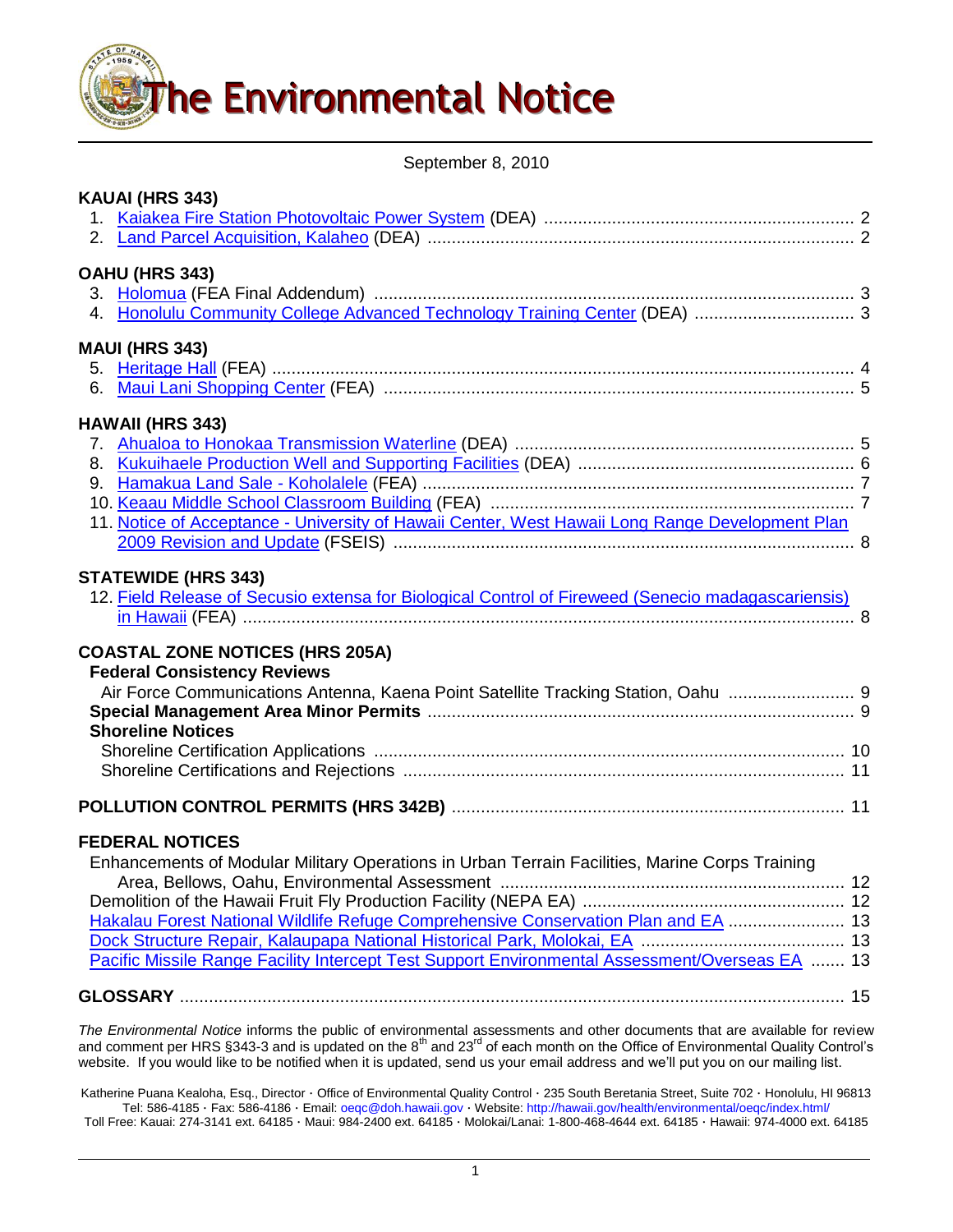# **KAUAI (HRS 343)**

### **1. [Kaiakea Fire Station Photovoltaic Power System](http://oeqc.doh.hawaii.gov/Shared%20Documents/EA_and_EIS_Online_Library/Kauai/2010s/2010-09-08-KA-DEA-Kaiakea-Fire-Station-Photovoltaic.pdf) (DEA)**

| Island:            | Kauai                                                                                                                  |
|--------------------|------------------------------------------------------------------------------------------------------------------------|
| District:          | Kawaihau                                                                                                               |
| TMK:               | 4-6-14: por. 26                                                                                                        |
| <b>Proposing</b>   |                                                                                                                        |
| Agency:            | County of Kauai, Office of Economic Development, 4444 Rice Street, Suite 200, Lihue, HI<br>96766. Glenn Sato, 241-4951 |
| <b>Approving</b>   |                                                                                                                        |
| Agency:            | Same                                                                                                                   |
| <b>Consultant:</b> | n/a                                                                                                                    |
| <b>Permits:</b>    | Class IV Zoning; Use; Building                                                                                         |
| <b>Comments:</b>   | DEA 30-day comment period starts from the date of this Notice. Address comments to<br>the Proposing Agency             |

The proposed PV system is expected to generate some short-term construction-related impacts due to the PV anchoring system and minor ground preparation. The ground work and construction equipment will generate short-term dust and noise. All construction debris will be recycled or taken to the Kekaha landfill. Water will be provided by the nearby fire station and power will be provided by the fire station or via portable generators. Traffic impacts are expected to be minimal, with materials delivery scheduled for off-peak hours to avoid congestion. The most audible noises would occur during the construction of the anchor points with the use of portable saws and hammers for form construction and the sound of the concrete truck during concrete delivery. Once the concrete footings are poured and cured, most of the construction work will involve system assembly using small hand tools such as drills, saws and ratchets.

The PV project will provide long-term benefits from the on-site generation of renewable energy from the sun. The power will be clean and displace oil-fired generation from the local utility. PV systems have an expected life of greater than 20 years so the fire station"s clean, renewable energy system will displace over 1 million kilowatt hours of oil-fired power over its useful life.

### **2. [Land Parcel Acquisition, Kalaheo](http://oeqc.doh.hawaii.gov/Shared%20Documents/EA_and_EIS_Online_Library/Kauai/2010s/2010-09-08-KA-DEA-Land-Acq-Kalaheo.pdf) (DEA)**

| Island:<br><b>District:</b><br>TMK:<br><b>Proposing</b> | Kauai<br>Koloa<br>$4 - 2 - 4 - 03:7$                                                                                      |
|---------------------------------------------------------|---------------------------------------------------------------------------------------------------------------------------|
| Agency:                                                 | Dept of Water, County of Kauai, 4398 Pualoke Street, Lihue, HI 96766. David Craddick,<br>245-5408                         |
| <b>Approving</b>                                        |                                                                                                                           |
| Agency:                                                 | Same                                                                                                                      |
| <b>Consultant:</b>                                      | Belt Collins Hawaii Ltd., 2153 North King Street, Suite 200, Honolulu, HI 96819. Glen<br>Koyama, 521-5361                 |
| <b>Permits:</b>                                         | <b>None</b>                                                                                                               |
| <b>Comments:</b>                                        | DEA 30-day comment period starts from the date of this Notice. Address comments to<br>the Proposing Agency and Consultant |

The Department of Water (DOW), County of Kauai, is proposing to acquire a 0.71-acre parcel in upland Kalaheo and hold it in reserve for future use to upgrade or improve its existing water system in the area. The proposed action is not expected to have any significant adverse impact to the physical, biological, and cultural environment. The owner of the property has been contacted and is currently in negotiations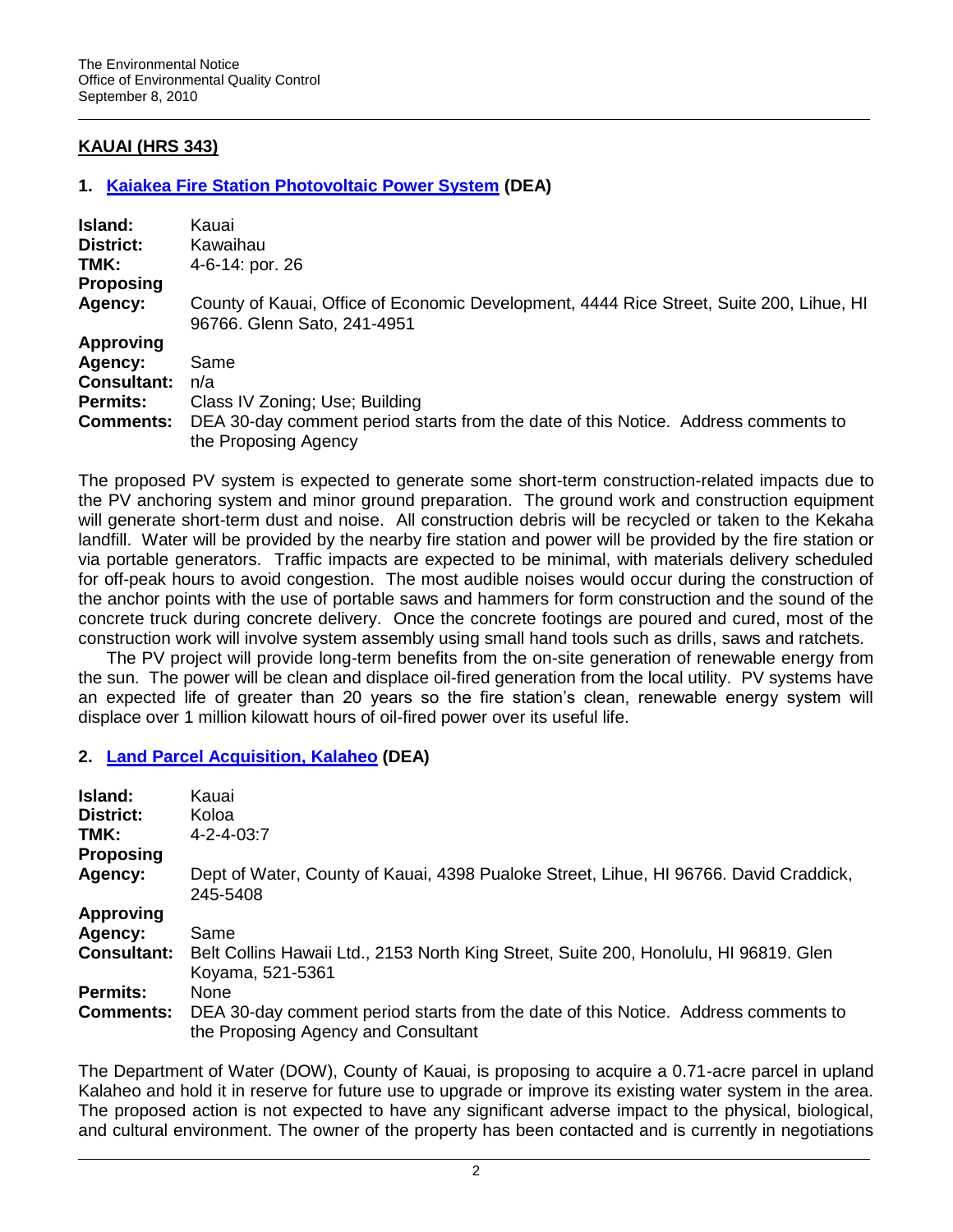with the DOW. Current County records (2010) at the Real Property Tax Office show an assessed land value of \$139,100 for the subject property. When development is ready to proceed on the parcel, the DOW will prepare another Environmental Assessment (EA) to describe the proposed action, assess its probable impacts, and determine possible mitigation measures to reduce or minimize any anticipated major impacts. The present EA addresses the current proposed action to purchase the existing subject property by a public agency using DOW funds.

# **OAHU (HRS 343)**

## **3. [Holomua](http://oeqc.doh.hawaii.gov/Shared%20Documents/EA_and_EIS_Online_Library/Oahu/2010s/2010-09-08-OA-FEA-Holomua-Final-Addendum.pdf) (FEA Final Addendum)**

| Oahu                                                                               |
|------------------------------------------------------------------------------------|
| Honolulu                                                                           |
| $(1)$ 2-4-6 17 & 18                                                                |
| THM Partners LLC, PO Box 26043, Honolulu, HI 96825. Serge Krivatsy, MAI, 237-5287  |
|                                                                                    |
| Hawaii Housing Finance and Development Corp., 677 Queen Street, Honolulu, HI 96813 |
| PBR HAWAII, 1001 Bishop Street, Suite 650, Honolulu, HI 96813. Tom Schnell, AICP,  |
| Senior Associate, Ph: 521-5631, Fax: 523-1402                                      |
| Conditional Use for Joint Development; Grading and Building; Sewer and Water       |
| Connection; Americans with Disability Act (ADA) Accessibility Requirements         |
| FEA accepted by the Approving Agency. There is no comment period                   |
|                                                                                    |

The project applicant, THM Partners LLC, is providing a Final Addendum to the previously approved Holomua Final Environmental Assessment (FEA). Holomua will be an affordable and moderately-priced condominium building at 1315 Kalakaua Avenue. The purpose of the addendum is to clarify a discrepancy between the text and the graphics found within the EA.

The Draft and Final EA's contained building plans showing the entire building encroaching into the property"s rear yard setback. The drawings also show that the encroachment extends vertically from the ground level to the top floor of the building. However, the text of the Draft and Final EA"s stated that the rear yard encroachment was for the garage levels of the building only and that the floors above the garage would not encroach into the setback. The building plans contained in the Draft and Final EA"s have not changed. However, the addendum was provided to solicit new or revised comments based on the clarification related to the rear yard setback. An addendum to the FEA was published on July 8th, allowing for a 30-day comment period. During that time, meetings were held with interested parties and the Addendum was discussed as an agenda item on the Makiki/Lower Punchbowl/Tantalus Neighborhood Board. All comments are included in the Final Addendum. Subsequent to filing the Final Addendum, a setback exemption for the residential floors within the rear setback will be processed as an amendment to previously approved City and County of Honolulu Council Resolution No. 08-241, FD1, which authorized certain exemptions for Holomua, in accordance with Chapter 201H, HRS.

# **4. [Honolulu Community College Advanced Technology Training Center](http://oeqc.doh.hawaii.gov/Shared%20Documents/EA_and_EIS_Online_Library/Oahu/2010s/2010-09-08-OA-DEA-Honolulu-Community-College-Training-Center.pdf) (DEA)**

| Island:          | Oahu                                                                                    |
|------------------|-----------------------------------------------------------------------------------------|
| <b>District:</b> | <b>Honolulu</b>                                                                         |
| TMK:             | $(1)$ 1-5-17: por. 06 and $(1)$ 1-5-18: por. 01                                         |
| <b>Proposing</b> |                                                                                         |
| Agency:          | University of Hawaii, Office of Capital Improvements, 1960 East West Road, Biomedical   |
|                  | Sciences, B-102, Honolulu, HI 96822. Brian Minaai, Associate Vice President for Capital |
|                  | Improvements. Ph: 956-7935, Fax: 956-3175. bminaai@hawaii.edu                           |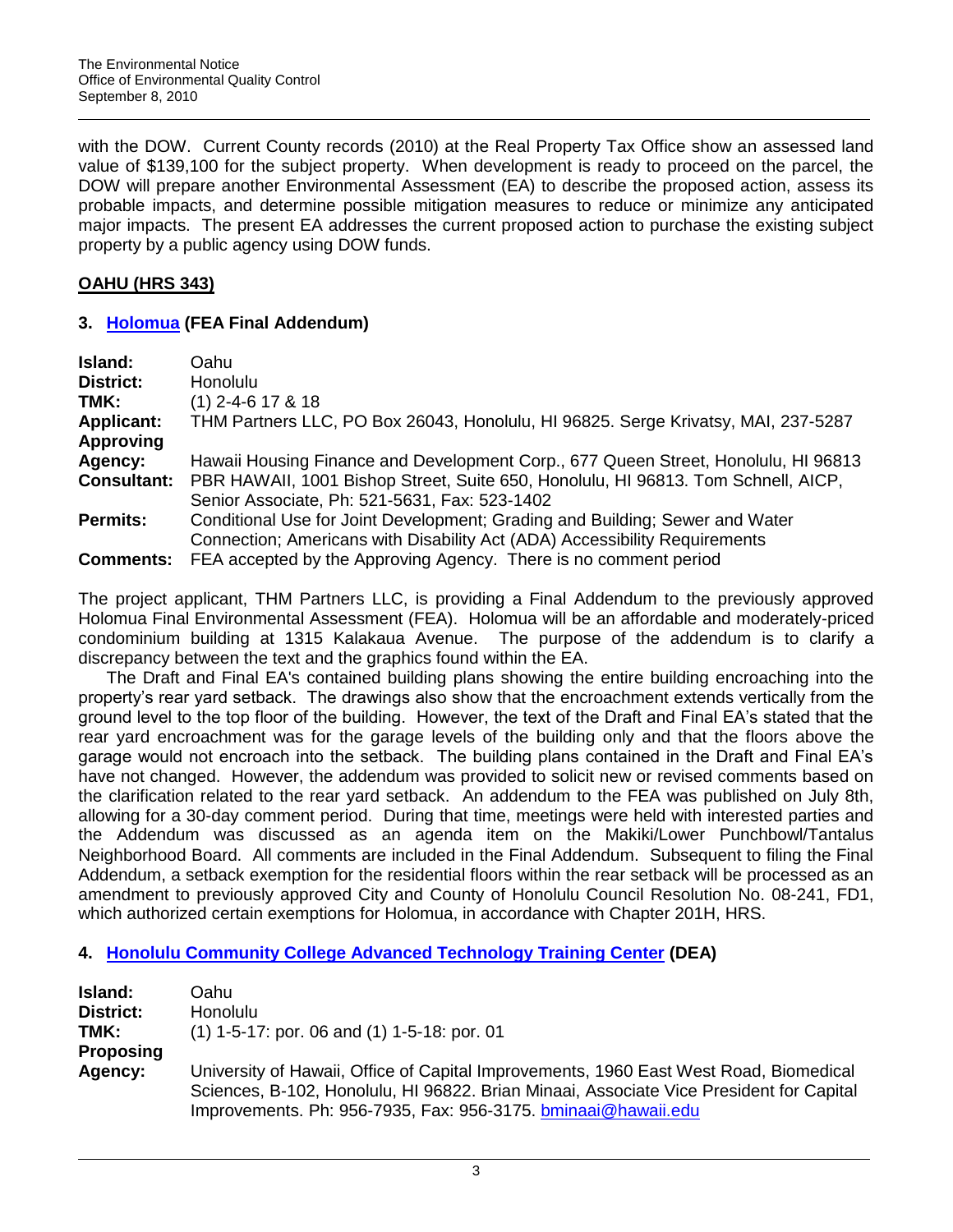| <b>Approving</b>   |                                                                                         |
|--------------------|-----------------------------------------------------------------------------------------|
| Agency:            | Same                                                                                    |
| <b>Consultant:</b> | Helber Hastert & Fee, Planners, 733 Bishop Street, Suite 2590, Honolulu, HI 96813. Gail |
|                    | Renard, 545-2055                                                                        |
| <b>Permits:</b>    | NPDES; Air Quality, Noise, and Building; Storm Drain and Sewer Connections; Grubbing,   |
|                    | Grading and Stockpiling; Temporary Use Approval; Street Usage                           |
| <b>Comments:</b>   | DEA 30-day comment period starts from the date of this Notice. Address comments to      |
|                    | the Proposing Agency and Consultant                                                     |

HCC proposes to construct a new Advanced Technology Training Center (ATTC) building on an approximately 1.5-acre site on its Main Campus. The proposed ATTC is planned as an up to 6-story, approximately 125,000-SF, reinforced concrete and steel, technology and science instruction building. The ATTC is being designed to incorporate sustainable building features to reduce energy and potable water demand, improve indoor environmental quality, and reduce stormwater runoff and wastewater generation. The proposed ATTC would be HCC"s first major new building at its Main Campus in over 30 years.

The new ATTC is being designed to meet Leadership in Energy & Environmental Design (LEED) Silver Certification criteria. Native and site-adapted plants will be used in project landscaping to minimize the project's irrigation water demand. The project is located within an urbanized area that does not support sensitive or protected habitats. An archaeological field investigation and literature review did not reveal any surface cultural remains. An archaeological monitoring program will be conducted during ground disturbing activities associated with construction. The project is not expected to result in significant direct, indirect, secondary or cumulative impacts to topography, soils, surface and ground water, natural hazards, climate and air quality, noise, biological resources, archaeological and cultural resources, potable water, wastewater, storm drainage, electrical power, solid and hazardous waste, police and fire protection, socio-economic factors, traffic, parking, and visual resources.

## **MAUI (HRS 343)**

## **5. [Heritage Hall](http://oeqc.doh.hawaii.gov/Shared%20Documents/EA_and_EIS_Online_Library/Maui/2010s/2010-09-08-MA-FEA-Heritage-Hall-Paia.pdf) (FEA)**

| Island:            | Maui                                                                                                                                       |
|--------------------|--------------------------------------------------------------------------------------------------------------------------------------------|
| <b>District:</b>   | Makawao                                                                                                                                    |
| TMK:               | $(2)$ 2-5-06:19                                                                                                                            |
| <b>Applicant:</b>  | Heritage Hall, Inc., 95 Mahalani Street, Room 12, Wailuku, HI 96793. Karlynn Fukuda,<br>244-2015                                           |
| <b>Approving</b>   |                                                                                                                                            |
| Agency:            | County of Maui Planning Commission, 250 South High Street, Wailuku, HI 96793.<br>Kathleen Aoki, Director, Department of Planning, 270-7735 |
| <b>Consultant:</b> | Munekiyo & Hiraga, Inc., 300 High Street, Suite 104, Wailuku, HI 96793. Karlynn Fukuda,<br>244-2015                                        |
| <b>Permits:</b>    | Community Plan Amendment, Change in Zoning                                                                                                 |
| <b>Comments:</b>   | FEA accepted by the Approving Agency. There is no comment period                                                                           |

Heritage Hall, Inc., a partnership between the Maui Puerto Rican Association and the Portuguese Association of Maui, proposes to construct a multi-purpose cultural & community and office complex on a 0.68 parcel of land in Paia, Maui. The project consists of two (2) separate structures totaling approximately 5,596 square feet. The structures will house a social hall, kitchen, cultural resource center, and related amenities. The facility will include approximately 1,025 square feet of space that can be leased to a public or non-profit organization. The applicant proposes that the cultural resource centers share a common lobby with separate display cases, offices, and classrooms.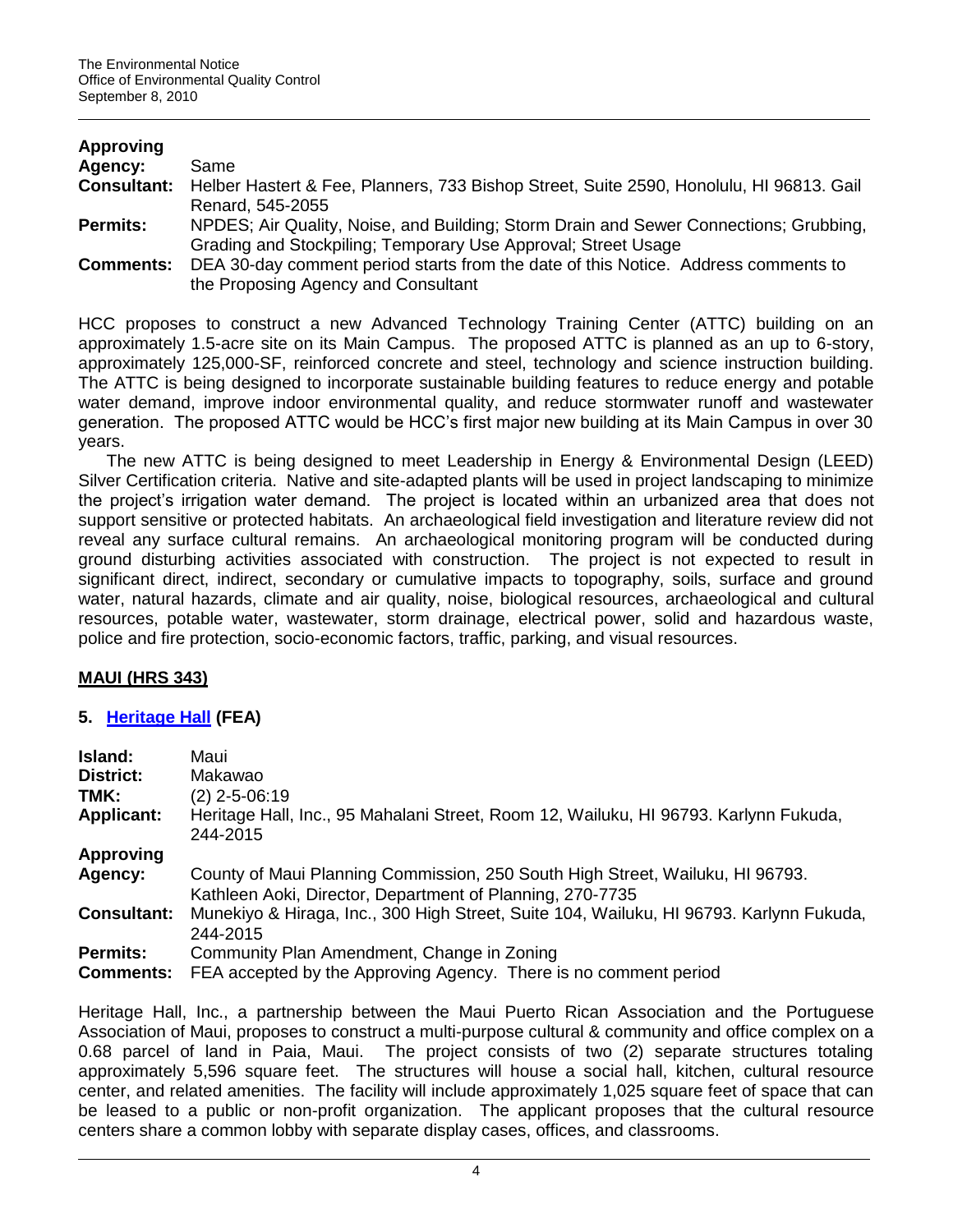The proposed action involves a Community Plan Amendment as well as the use of County funds, and potential use of County lands, thereby triggering Chapter 343, HRS. The project is located next to the Paia Mill, which operated as an industrial use for numerous years. It is not located in an environmentally sensitive area. The project will involve construction activities similar to that of any other commercial building. The approving agency, the Maui Planning Commission accepted the Final EA and issued a Finding of No Significant Impact (FONSI) for the project.

## **6. [Maui Lani Shopping Center](http://oeqc.doh.hawaii.gov/Shared%20Documents/EA_and_EIS_Online_Library/Maui/2010s/2010-09-08-MA-FEA-Maui-Lani-Shopping-Center-Vol1.pdf) (FEA)**

| Island:            | Maui                                                                                                                                                      |
|--------------------|-----------------------------------------------------------------------------------------------------------------------------------------------------------|
| <b>District:</b>   | Wailuku                                                                                                                                                   |
| TMK:               | $(2)$ 3-8-07:121                                                                                                                                          |
| <b>Applicant:</b>  | HRT, Ltd., c/o HRT Realty, LLC, 3660 Waialae Avenue, Suite 400, Honolulu, HI 96816.<br>Lloyd Sueda, 949-6644                                              |
| <b>Approving</b>   |                                                                                                                                                           |
| Agency:            | County of Maui, Maui Planning Commission, c/o Dept of Planning, 250 South High Street,<br>Wailuku, HI 96793. Ann Cua, Deputy Director, 270-7735           |
| <b>Consultant:</b> | Munekiyo & Hiraga, Inc., 305 High Street, Suite 104, Wailuku, HI 96793. Erin Mukai, 244-<br>2015                                                          |
| <b>Permits:</b>    | Community Noise, Work to Perform in State Highway Right-of-Way, NPDES (as<br>applicable), Project District Phase II and Phase III Approvals, Construction |
| <b>Comments:</b>   | FEA accepted by the Approving Agency. There is no comment period                                                                                          |

HRT, LTD., a subsidiary corporation of the Harry and Jeannette Weinberg Foundation, proposes the development of a neighborhood shopping center on an approximately 12.926-acre site. The project components will include a food market as a major tenant, a submajor tenant, retail and service shops, office space and restaurants. The total retail area will be approximately 105,098 sq. ft. Currently, Safeway is the proposed major tenant, occupying approximately 56,680 sq. ft. of the shopping center. Proposed access points for the site will be from Maui Lani Parkway and Kaahumanu Avenue. The project site is located within the limits of the Maui Lani Project District in Wailuku. See also [Appendices.](http://oeqc.doh.hawaii.gov/Shared%20Documents/EA_and_EIS_Online_Library/Maui/2010s/2010-09-08-MA-FEA-Maui-Lani-Shopping-Center-Vol2.pdf)

A key issue related to the proposed action involves the potential impacts of shopping centergenerated traffic on streets within the Historic Sandhills neighborhood, located to the immediate west of the project site. In particular, impacts associated with the use of Kainani Street (a roadway serving the Historic Sandhills neighborhood) to access the shopping center was cited as a primary concern by residents. Towards mitigating this concern, the applicant reduced the project size from approximately 130,000 square feet to the 105,098 square feet cited above. This measure allowed for an access plan which eliminates the use of Kainani Street as an ingress/egress point for the shopping center. Other potential impacts related to noise and nuisance effects are being mitigated through equipment enclosures and related design features. The approving agency, the Maui Planning Commission, accepted the Final EA and issued a Finding of No Significant Impact (FONSI) for the project.

# **HAWAII (HRS 343)**

# **7. [Ahualoa to Honokaa Transmission Waterline](http://oeqc.doh.hawaii.gov/Shared%20Documents/EA_and_EIS_Online_Library/Hawaii/2010s/2010-09-08-HA-DEA-Ahualoa-Water.pdf) (DEA)**

| Island:          | Hawaii                                                                              |
|------------------|-------------------------------------------------------------------------------------|
| District:        | Hamakua                                                                             |
| TMK:             | Various County and State Rights-of-Way within TMK $(3rd)$ Sections 4-5 and 4-6      |
| <b>Proposing</b> |                                                                                     |
| Agency:          | Hawaii County Dept of Water Supply, 345 Kekuanaoa Street, Suite 20, Hilo, HI 96720. |
|                  | Finn McCall, P.E., 961-8070 x 255                                                   |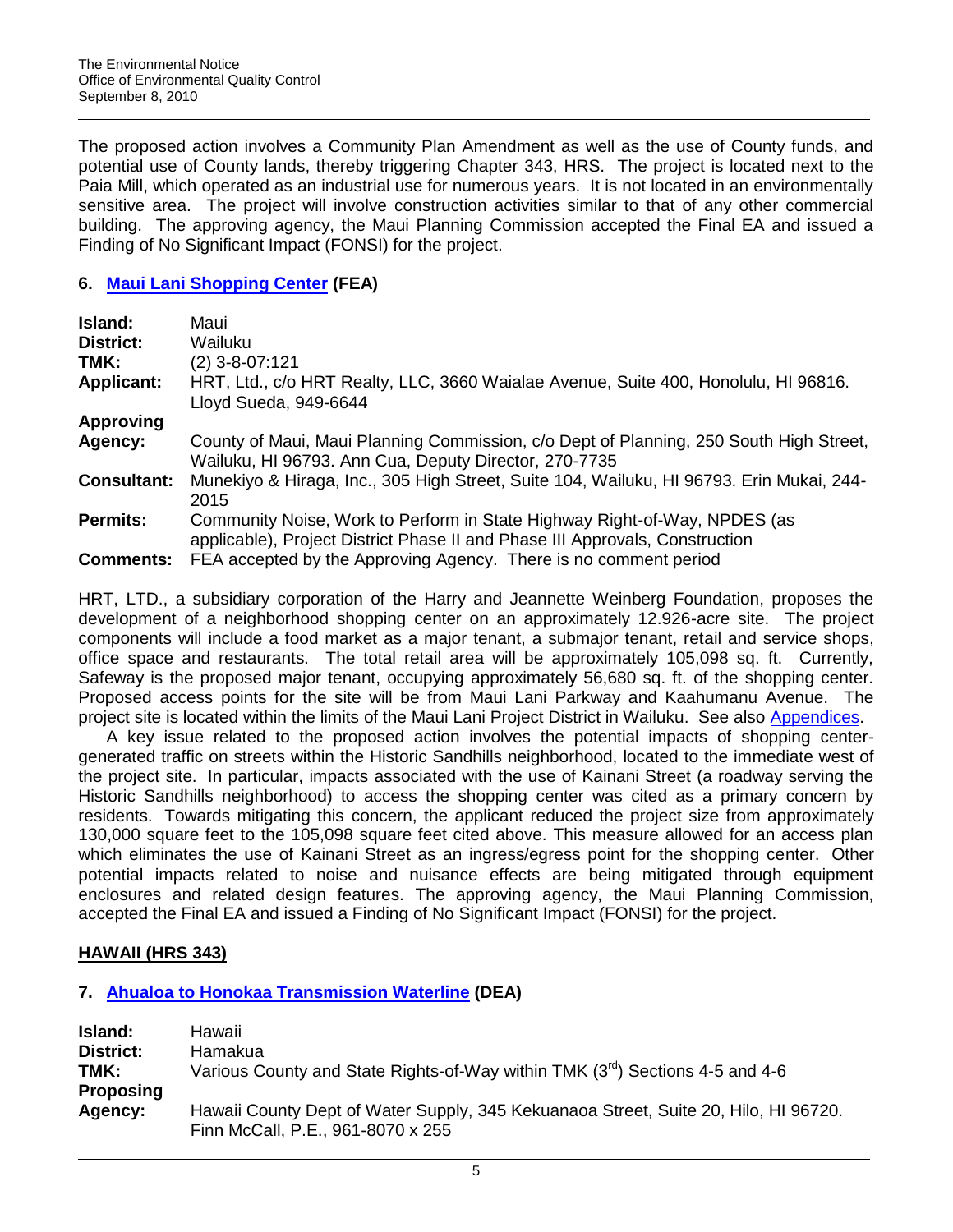| <b>Approving</b>   |                                                                                        |
|--------------------|----------------------------------------------------------------------------------------|
| Agency:            | Same                                                                                   |
| <b>Consultant:</b> | Geometrician Associates, PO Box 396, Hilo, HI 96721. Ron Terry, 969-7090               |
| <b>Permits:</b>    | Plan Approval, Grading, Permit to Construct Within Right of Way, NPDES, Permit to Work |
|                    | Within State Right-of-Way                                                              |
| Comments:          | DEA 30-day comment period starts from the date of this Notice. Address comments to     |
|                    | the Proposing Agency and Consultant                                                    |

The County of Hawaii, Department of Water Supply (DWS), plans to construct a new transmission waterline extending from the DWS"s Ahualoa Well site, along the Old Mamalahoa Highway, to Honokaa. The 5.1-mile transmission waterline will increase transmission capacity, making the system more reliable, providing better service to customers, and improving fire protection capabilities. The project includes pressure reducing valves and modification of existing reservoirs controls. The improvements are expected to be constructed within existing County or State rights-of-way or property, and no undisturbed area is involved. No sensitive biological resources are present. The contractor will obtain an NPDES permit and develop and implement a Storm Water Pollution Prevention Plan to contain sediment and storm water runoff during construction. The contractor will coordinate trench excavation, delivery of material to the work site, and waterline installation to minimize inconvenience to the public. Traffic control will be used to ensure access to properties and safe and efficient traffic flow. No archaeological sites are present; the State Historic Preservation Division has determined that archaeological monitoring should be conducted during ground-disturbing activities. Design has taken into account several historic-era bridges, which will not be adversely affected. The project is unlikely to have secondary impacts, including growth-induction.

## **8. [Kukuihaele Production Well and Supporting Facilities](http://oeqc.doh.hawaii.gov/Shared%20Documents/EA_and_EIS_Online_Library/Hawaii/2010s/2010-09-08-HA-DEA-Kukuihaele-Well.pdf) (DEA)**

| Island:            | Hawaii                                                                                                                      |
|--------------------|-----------------------------------------------------------------------------------------------------------------------------|
| <b>District:</b>   | Hamakua                                                                                                                     |
| TMK:               | $(3rd)$ 4-8-08:26                                                                                                           |
| <b>Proposing</b>   |                                                                                                                             |
| Agency:            | Hawaii County Dept of Water Supply, 345 Kekuanaoa Street, Suite 20, Hilo, HI 96720.<br>Kawika Uyehara, P.E., 961-8070 x 251 |
| <b>Approving</b>   |                                                                                                                             |
| Agency:            | Same                                                                                                                        |
| <b>Consultant:</b> | Geometrician Associates, PO Box 396, Hilo, HI 96721. Ron Terry, 969-7090                                                    |
| <b>Permits:</b>    | Plan Approval/Variance, Well Construction and Pump Installation Permit                                                      |
| <b>Comments:</b>   | DEA 30-day comment period starts from the date of this Notice. Address comments to                                          |
|                    | the Proposing Agency and Consultant                                                                                         |

The County of Hawaii, Department of Water Supply (DWS), plans to convert the Kukuihaele Exploratory Well to a production well. The exploratory well is located on the site of an existing DWS reservoir on a 0.275-acre parcel of County-owned land on Mud Lane, mauka of State Highway 270 in Kukuihaele. Site improvements include a control building, chlorination facilities, well discharge piping, and drainage improvements. The Project will also include an on-site diesel generator with a double-walled fuel storage unit, along with a reverse-osmosis water treatment unit and associated seepage pits for brine. The improvements will promote public health and safety by improving a water source for this rural community.

The contractor will develop and implement a Storm Water Pollution Prevention Plan to contain sediment and storm water runoff and effluent from dewatering during construction. Construction of the Project would have only a negligible effect on local traffic with no lane closures, and long-term traffic will benefit from a reduction of at least 10 water hauling trucks daily. No noise-sensitive uses are present on the large agricultural properties adjacent to the site and sound from the generator, which is designed to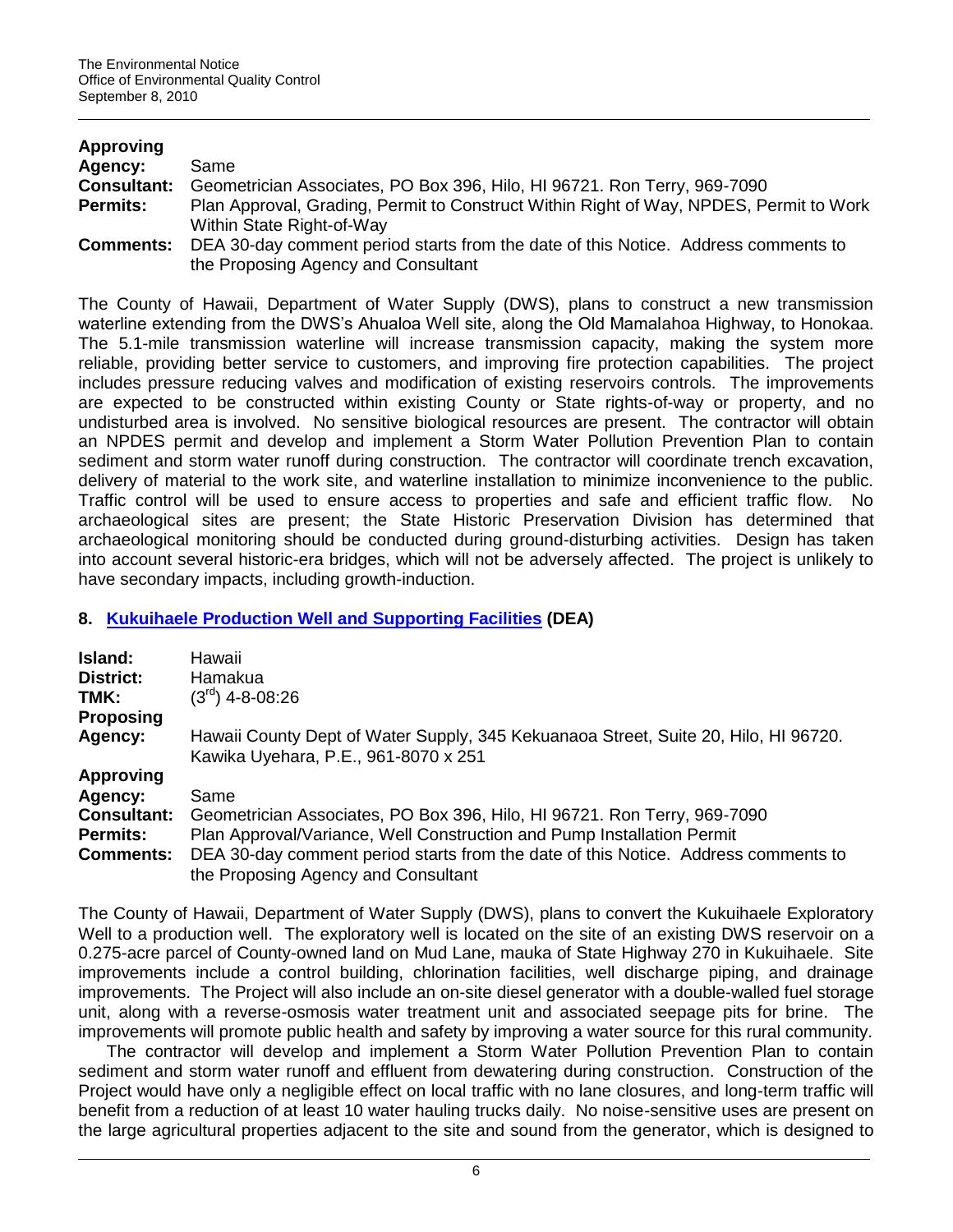minimize noise levels, will not produce adverse effects. As the project site was previously disturbed for construction of the Kukuihaele Reservoir and drilling of the exploratory well, no significant biological, archaeological or cultural resources are present. If archaeological resources or human remains are encountered during land-altering activities, work in the immediate area of the discovery will be halted and the State Historic Preservation Division will be contacted.

## **9. [Hamakua Land Sale -](http://oeqc.doh.hawaii.gov/Shared%20Documents/EA_and_EIS_Online_Library/Hawaii/2010s/2010-09-08-HA-FEA-Hamakua-Land-Sale-Koholalele.pdf) Koholalele (FEA)**

| Island:            | Hawaii                                                                                                                  |
|--------------------|-------------------------------------------------------------------------------------------------------------------------|
| District:          | Hamakua                                                                                                                 |
| TMK:               | (3) 4-2-05-01                                                                                                           |
| <b>Proposing</b>   |                                                                                                                         |
| Agency:            | County of Hawaii, Dept of Finance, 25 Aupuni Street, Room 118, Hilo, HI 96720. Nancy<br>Crawford, Deputy Director       |
| <b>Approving</b>   |                                                                                                                         |
| Agency:            | Same                                                                                                                    |
| <b>Consultant:</b> | PBR HAWAII, 1001 Bishop Street, Suite 650, Honolulu, HI 96813. Catie Fernandez,<br>Planner, Ph: 521-5631, Fax: 523-1402 |
| <b>Permits:</b>    | <b>None</b>                                                                                                             |
| <b>Comments:</b>   | FEA accepted by the Approving Agency. There is no comment period                                                        |

The County of Hawaii, Department of Finance proposes to sell former sugarcane land overgrown with Guinea grass, ironwood trees, and other invasive weeds and has made a Finding of No Significant Impact (FONSI) determination. There are no sensitive resources on the Site (e.g., threatened or endangered species, native habitats, significant archaeological sites) that require special protection through continued government ownership. The Site is not in any special natural hazard area. Should the purchaser of the Site subdivide to the maximum permitted by the existing A-40a zoning, approximately 20 lots could be developed (assuming 20% of the land area would be used for road improvements). However, lack of existing capacity in the County's Paauilo water system would mean that a subdivision would be served by water catchments and limited to six lots under the Planning Department's water variance rules. The County would likely require improvements such as all-weather access roads and safe connection to Mamalahoa Highway as conditions of subdivision. Farm dwellings would be allowed to install cesspools that meet the Department of Health"s standards since the Site is located in a non-critical wastewater disposal area. Potential impacts from altering the land contours for agriculture or farm dwellings can be mitigated by developing County required conservation plans.

## **10. [Keaau Middle School Classroom Building](http://oeqc.doh.hawaii.gov/Shared%20Documents/EA_and_EIS_Online_Library/Hawaii/2010s/2010-09-08-HA-FEA-Keaau-Mid-School.pdf) (FEA)**

| Island:                     | Hawaii                                                                                                                    |
|-----------------------------|---------------------------------------------------------------------------------------------------------------------------|
| <b>District:</b>            | Puna                                                                                                                      |
| TMK:                        | 1-6-03:59                                                                                                                 |
| <b>Proposing</b>            |                                                                                                                           |
| Agency:<br><b>Approving</b> | Dept of Education, P.O. Box 2360, Honolulu, HI 96804, Cheng-Hsin Chang, 586-0481                                          |
| Agency:                     | Same                                                                                                                      |
| <b>Consultant:</b>          | Architecture Plus Inc., 400 Hobron Lane, #303, Honolulu, HI 96815. Gary K. Kawakami,<br>945-2311                          |
| <b>Permits:</b>             | Building, Zoning Variance (height), Grading                                                                               |
| <b>Comments:</b>            | DEA 30-day comment period starts from the date of this Notice. Address comments to<br>the Proposing Agency and Consultant |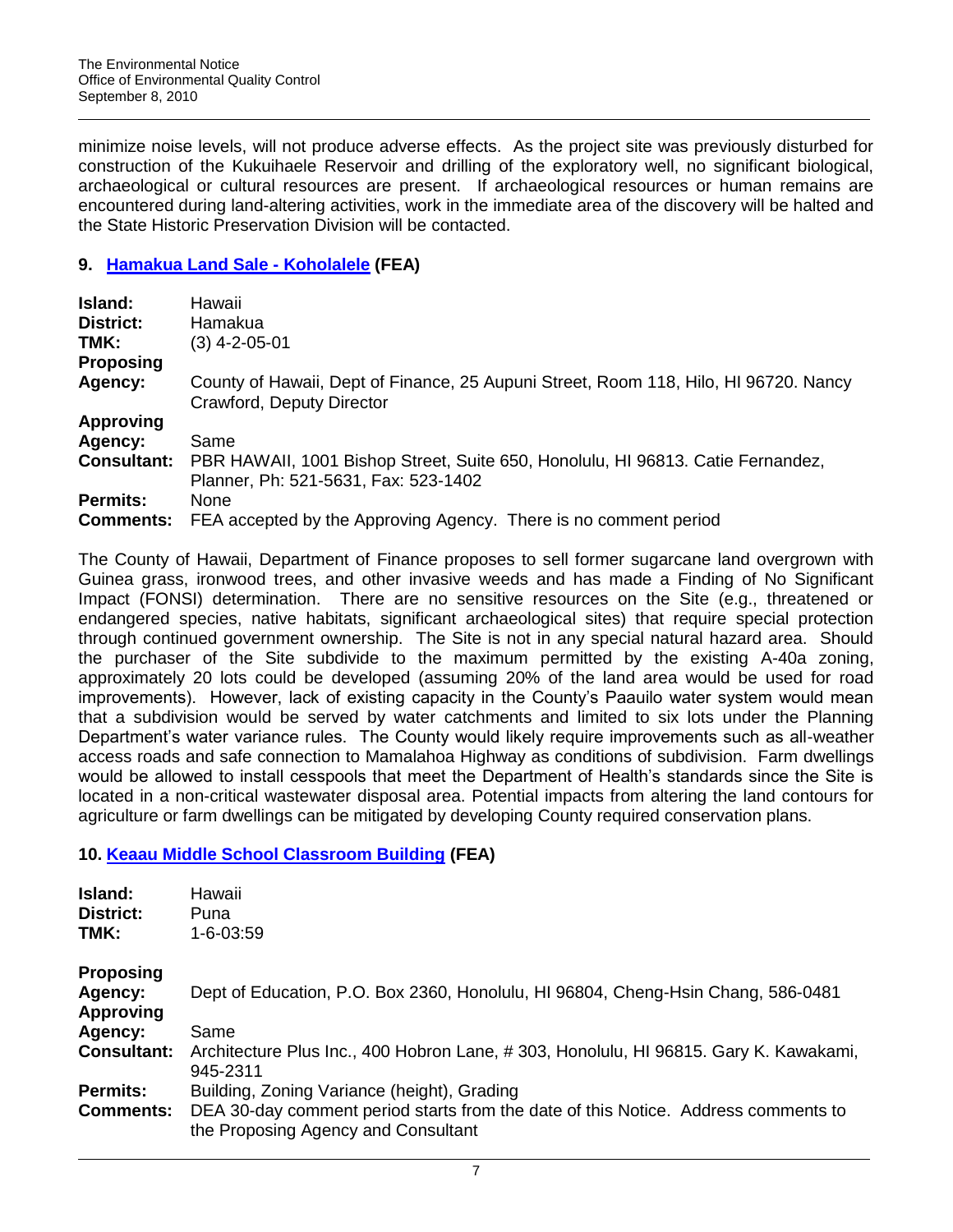The State Department of Education is proposing to construct a new 2-story classroom building. The new facility will alleviate a shortage of specialized science and computer technology classrooms and instructional support space presently being experienced by the school. The construction of a new classroom building has been determined to be the best alternative based on input from the school and community and preliminary planning/design studies. Four existing portable classroom buildings (P-5, 6, 7, & 8) will be relocated elsewhere within the campus to make room for the new classroom building. The proposed relocation site is between existing Buildings I and O.

The proposed new classroom building will be constructed of concrete, steel, metal decking and roofing, and interior finishes of various types. It will provide approximately 21,700 sf. The structure will be designed to conform with 1991 UBC requirements, as ammended by Hawaii County, and Seismic Zone 4. The proposed new classroom building will house a general classroom, 6 science classrooms, a computer resource room, a special education room, a faculty work center and supporting spaces including technical equipment rooms, storage rooms, offices, restrooms, etc.. The proposed structure will be approximately 43 feet high (requiring a zoning variance) at the main roof structure with skylights to allow for enhanced natural daylighting. The new facility will be designed with the goal of meeting an equivalent of LEED (Leadership in Energy and Environmental Design) Silver Certification.

## **11. Notice of Acceptance - [University of Hawaii Center, West Hawaii Long Range Development](http://oeqc.doh.hawaii.gov/Shared%20Documents/EA_and_EIS_Online_Library/Hawaii/2010s/2010-07-08-HA-FSEIS-UH-West-Hawaii-Long-Range-Dev-Plan-2009-Update.pdf)  [Plan 2009 Revision and Update](http://oeqc.doh.hawaii.gov/Shared%20Documents/EA_and_EIS_Online_Library/Hawaii/2010s/2010-07-08-HA-FSEIS-UH-West-Hawaii-Long-Range-Dev-Plan-2009-Update.pdf) (FSEIS)**

The University of Hawaii has accepted the Final Supplemental Environmental Impact Statement for the West Hawaii Long Range Development Plan 2009 Revision and Update. The notice of availability was previously listed in the July 8, 2010 *Environmental Notice*.

# **STATEWIDE (HRS 343)**

## **12. Field Release of** *Secusio extensa* **[for Biological Control of Fireweed \(](http://oeqc.doh.hawaii.gov/Shared%20Documents/EA_and_EIS_Online_Library/Statewide/2010s/2010-09-08-ST-FEA-BioControl-Fireweed.pdf)***Senecio [madagascariensis](http://oeqc.doh.hawaii.gov/Shared%20Documents/EA_and_EIS_Online_Library/Statewide/2010s/2010-09-08-ST-FEA-BioControl-Fireweed.pdf)***) in Hawaii (FEA)**

**Island:** Oahu, Hawaii, Maui **Proposing Agency:** Plant Pest Control Branch, Hawaii Dept of Agriculture, 1428 S. King St., Honolulu, HI 96814. Dr. Neil Reimer, 973-9522 **Approving Agency:** Same **Permits:** USDA/APHIS/PPQ release permit, Hawaii Department of Agriculture release permit. **Comments:** FEA accepted by the Approving Agency. There is no comment period

The Hawaii Department of Agriculture (HDOA) proposes to introduce the natural enemy *Secusio extensa*  into Hawaii as a biological control agent of *Senecio madagascariensis*, fireweed. Fireweed is an invasive plant that is toxic to livestock and quickly infests heavily grazed or neglected pastures, cultivated land, and other disturbed sites. Host specificity studies of the natural enemy have been completed in the HDOA Insect Quarantine Facility on 71 endemic and naturalized species (52 genera) in 12 tribes of Asteraceae and 17 species of non-Asteraceae including six native shrubs and trees considered key components of Hawaiian ecosystems. Tests demonstrated that *Secusio extensa* is host specific to the tribe Senecioneae, which does not contain any native or economically important plant species in Hawaii. The one exception was *Helianthus anuus* an introduced plant on which *S. extensa* did complete one generation, however the resulting progeny were smaller, had poorer mating success and were less fecund than larvae fed on plants in the Senecioneae, demonstrating that this is an inferior host that cannot sustain a population of the moth. The release of this natural enemy is expected to result in long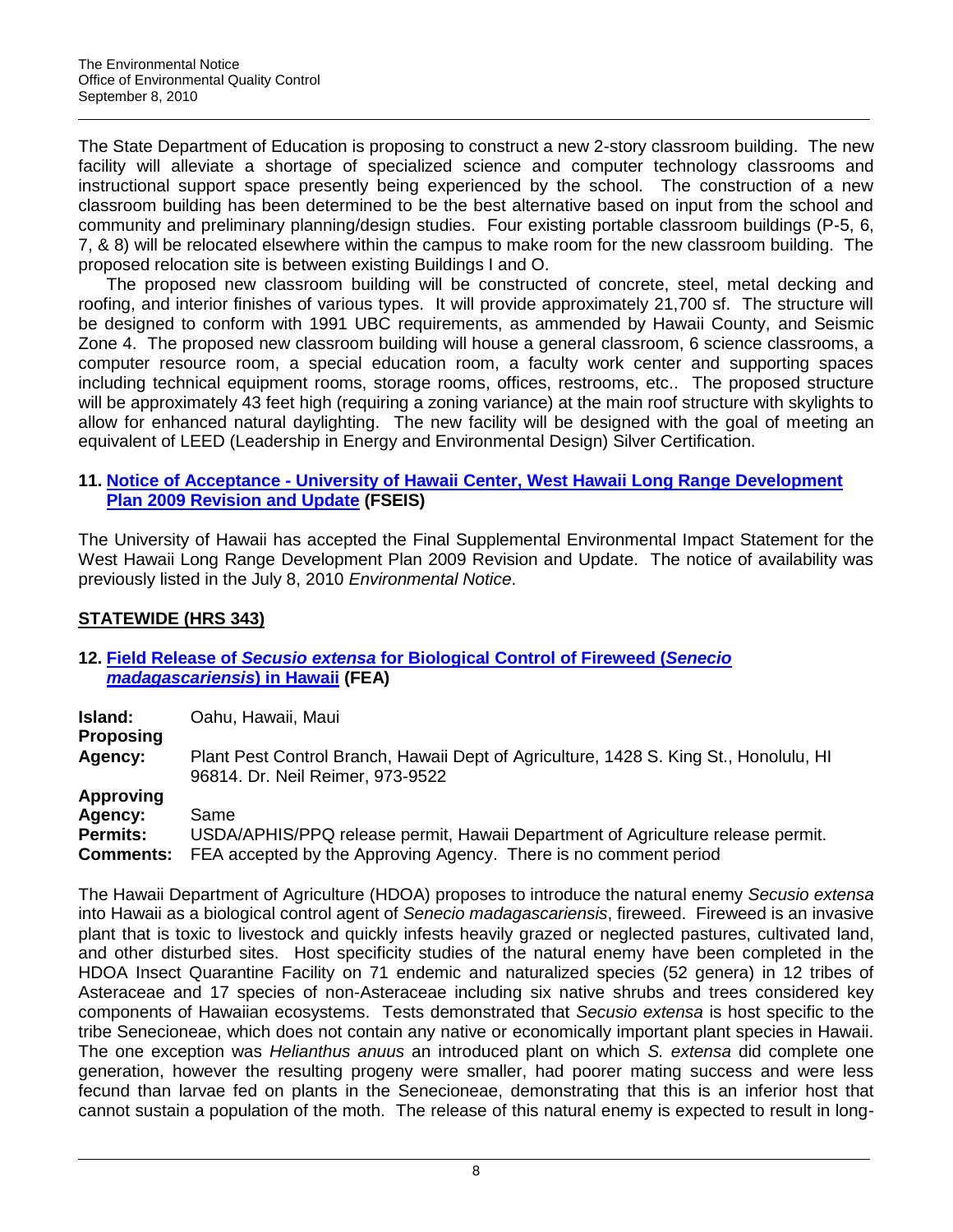term control of this invasive pest. The objective of this project is for the released natural enemy to reduce fireweed populations to low levels so that it is no longer a significant problem.

# **COASTAL ZONE NOTICES**

# **Federal Consistency Reviews**

The Hawaii Coastal Zone Management (CZM) Program has received the following federal actions to review for consistency with the CZM objectives and policies (HRS 205A). Public notice is pursuant to Section 306(d)(14) of the National Coastal Zone Management Act of 1972, as amended. For more information, call John Nakagawa at 587-2878 or the contact listed below. Neighbor islands call toll-free: Kauai: 274-3141 x72878, Lanai and Molokai: 468-4644 x72878, Maui: 984-2400 x72878, or Hawaii: 974- 4000 x72878. Federal deadlines require that comments be received by the date specified below. Send comments to: Office of Planning, Department of Business, Economic Development and Tourism, P.O. Box 2359, Honolulu, HI 96804. Email: [jnakagaw@dbedt.hawaii.gov](mailto:jnakagaw@dbedt.hawaii.gov) or Fax: (808) 587-2899.

# **Air Force Communications Antenna, Kaena Point Satellite Tracking Station, Oahu**

|                     | Federal Action: Federal Agency Activity            |
|---------------------|----------------------------------------------------|
|                     | Federal Agency: U.S. Air Force Space Command       |
| Contact:            | Major Ryan Mossman, (719) 554-1018                 |
| <b>CZM Contact:</b> | John Nakagawa, 587-2878, jnakagaw@dbedt.hawaii.gov |
| Location:           | Kaena Point, Oahu                                  |
| TMK:                | $6-9-3:3,4,5$                                      |

Proposed Action: Construct a communications antenna and associated infrastructure at Kaena Point Satellite Tracking Station (KPSTS). The purpose of the project is to provide the necessary communications antenna and infrastructure to support the mission requirements of the 50th Space Wing to provide uninterrupted support (i.e., telemetry, tracking, command, and data retrieval functions) for Department of Defense space vehicles including weather, early warning, navigation, communications, and other high-priority space programs supported by the Air Force Satellite Control Network. The proposed communications antenna would be mounted on a full-motion tracking pedestal, which would be mounted on a 24-foot tall steel riser, and enclosed by a radome that would be 52 feet in height and 64 feet in diameter. Indoor system components would include one hardware rack populated with transmit and receive equipment and interface cabling. The proposed facilities would be similar in size and appearance to the existing antennas at KPSTS. Comments Due: September 22, 2010

## **Special Management Area (SMA) Minor Permits**

The following is a list of SMA Minor permits that have been approved or are pending by the respective county/state agency (HRS §205A-30). For more information, please contact the appropriate county/state Planning Department. Honolulu (523-4131); Hawaii (961-8288); Kauai (241-6677); Maui (270-7735); Kakaako (Honolulu) or Kalaeloa Community Development District (587-2840).

| <b>Location (TMK)</b> | <b>Description (File No.)</b>              | <b>Applicant/Agent</b>     |
|-----------------------|--------------------------------------------|----------------------------|
| Oahu: Makaha          | Utility Installation, Type A (2010/SMA-27) | Verizon Wireless/Mike      |
| $(8-4-04:06)$         |                                            | Beason                     |
| Oahu: Maunalua        | Staging of Equipment and Stockpiling of    | Henry's Equipment Rental & |
| $(3-9-17:20)$         | Materials (2010/SMA-28)                    | Sales, Inc./Evelyn Mehr    |
| Oahu: Kailua          | <b>KCT Fence (2010/SMA-32)</b>             | Kalama Community Trust/Nic |
| $(4-3-16:06)$         |                                            | Butterbaugh                |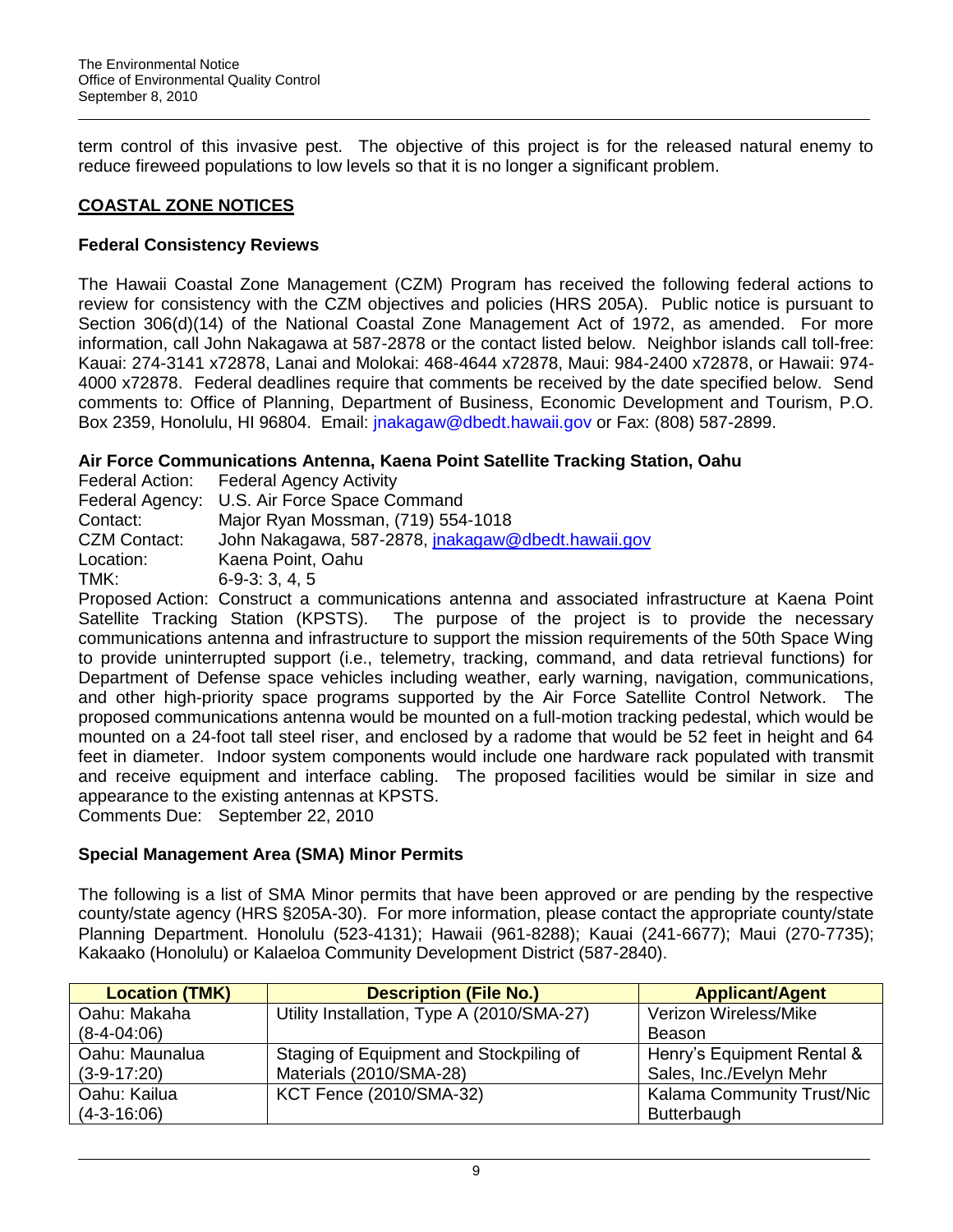| Hawaii: South Hilo        | After-the-fact Construction of a Rock Wall   | James N. Cairns               |
|---------------------------|----------------------------------------------|-------------------------------|
| $(2-9-02:84)$             | along the Top of the Pali and Within the 40  |                               |
|                           | Feet Shoreline Setback Area (SMM 10-156)     |                               |
| Hawaii: South Hilo        | Construction of a Paved Driveway and         | County of Hawaii,             |
| $(2 - 2 - 30:15)$         | Parking Area (SMM 10-157)                    | Department of Water Supply    |
| Maui: Makena              | Install Water & Sewer Laterals (SM2          | Makena Land, LLC.             |
| $(2 - 1 - 07:92)$         | 20070085)                                    |                               |
| Maui:                     | Midway Center Hot Dog Vendor Trailer (SM2    | Prudential Iwado Realty, Inc. |
| $(3 - 7 - 11:24)$         | 20100057)                                    |                               |
| Maui: Kihei               | Increase Vendors with Parking Stalls (SM2)   | <b>Hamid Menasra</b>          |
| $(3-9-08:16)$             | 20100059)                                    |                               |
| Maui: Kihei               | <b>Replacement of Corridor Railings (SM2</b> | John Bordignon-East/West      |
| $(3-9-04:28)$             | 20100060)                                    |                               |
| Maui                      | Subdivide UAOA Bridge Farm into Four         | <b>Stephen Thistle</b>        |
| $(2-8-04:58, 59, 61, 66)$ | Individual Lots (SM2 20100061)               |                               |

# **Shoreline Notices** - **Certification Applications**

The following shoreline certification applications (HRS §205A-42 and HAR §13-222-12) are available for review at the DLNR Offices on Kauai, Hawaii, Maui, and in Honolulu, 1151 Punchbowl Street, Room 220. All comments shall be submitted in writing to the State Land Surveyor, 1151 Punchbowl Street, Room 210, Honolulu, HI 96813 and postmarked no later than 15 calendar days from the date of the public notice of the application. If you have any questions, call Ian Hirokawa at 587-0420.

| <b>File No.</b> | <b>Date</b> | <b>Location</b>                                                                                                                                                                                                                        | <b>Applicant/Owner</b>                                       | <b>TMK</b>      |
|-----------------|-------------|----------------------------------------------------------------------------------------------------------------------------------------------------------------------------------------------------------------------------------------|--------------------------------------------------------------|-----------------|
| MA-453          | 7/19/10     | Lot 33 Waiohuli-Keokea Beach Lots Second<br>Series being all of Land Patent Grant 12,900 to<br>Y. Kesaji & M.Y. Kesaji situate at Waiohuli-<br>Keokea, Kula, Maui<br>Address: 1614 Halama Street<br>Purpose: Building setback purposes | Arthur P. Valencia/<br><b>Barret Bradley</b><br><b>Burch</b> | 3-9-10:01       |
| OA-<br>1385     | 8/16/10     | Lot C being portions of Grant 10565 to John P.<br>Russell and Grant 10566 to Arthur G. Bowman<br>situate at Waimanalo, Koolaupoko, Oahu<br>Address: 41-467 Kalanianaole Highway<br>Purpose: Building permits                           | R.M. Towill<br>Corporation/ John<br>& Sue Dean               | $4 - 1 - 01:08$ |
| OA-<br>1386     | 8/16/10     | Lot 2697 as shown an Map 274 of Land Court<br>Application 1069 situate at Honouliuli, Ewa,<br>Oahu<br>Address: Oneula Beach Park<br>Purpose: Shoreline determination                                                                   | Park Engineering/<br>City and County of<br>Honolulu          | 9-1-134:06      |
| OA-<br>1387     | 8/18/10     | Lot 73-A being a portion of Lot 73 of Sunset<br>Beach Lots (File Plan 286) being also a portion<br>Grant 7451 to D.H. Lewis situate at Paumalu,<br>Koolaupoko, Oahu<br>Address: 59-215 Ke Nui Road<br>Purpose: Obtain building permit  | Wesley T. Tengan/<br><b>Bruce Butler</b>                     | 5-9-19:01       |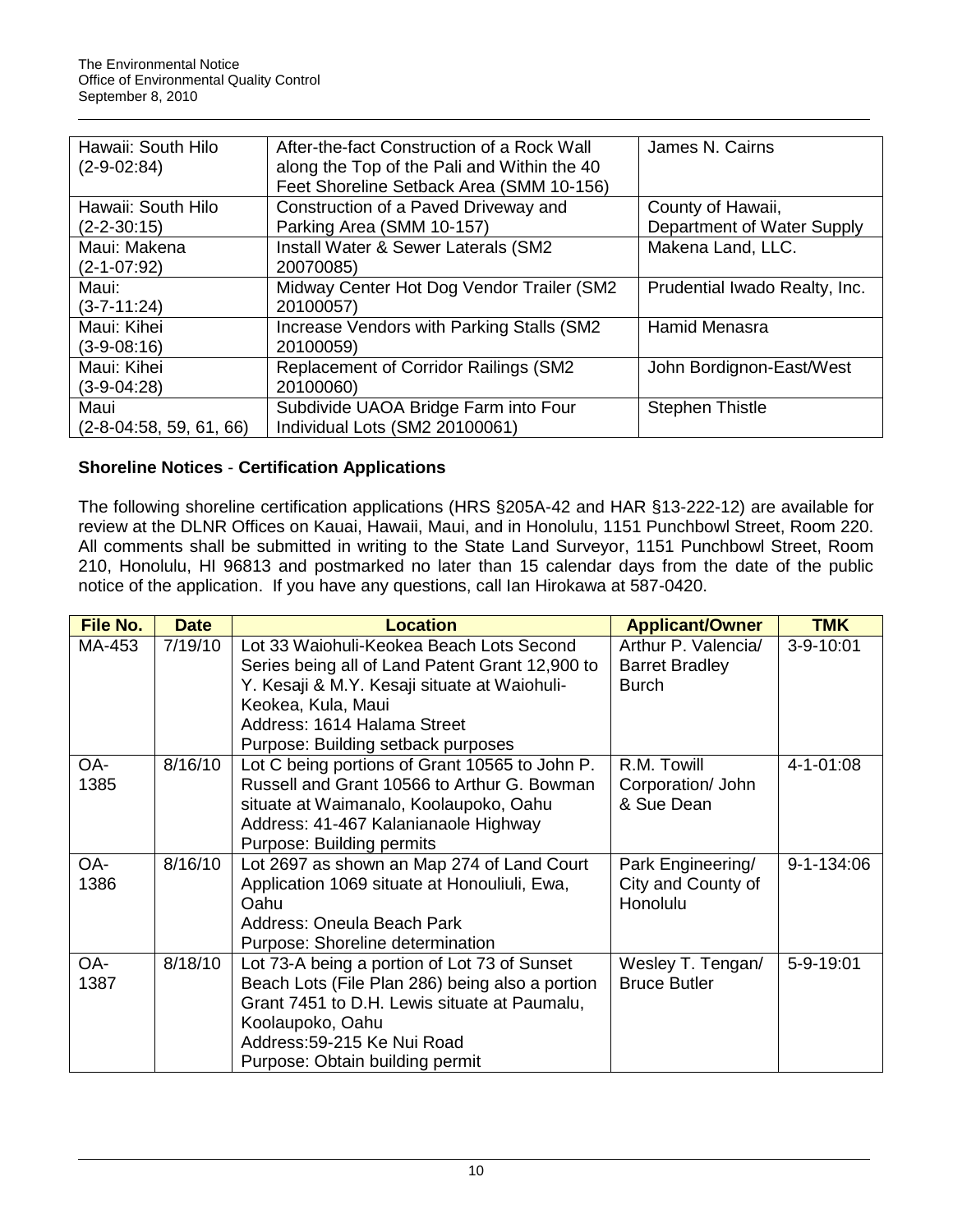| OA-<br>1388 | 8/25/10 | 606 Kaimalino Place being Lot 1060 as shown<br>on Map 253 of Land Court Application 677<br>situate at Kaneohe, Koolaupoko, Oahu<br>Address: 606 Kaimalino Place<br><b>Purpose Setback purposes</b> | Austin, Tsutsumi<br>and Associates,<br>Inc./ Christina Hom | 4-4-39:22       |
|-------------|---------|----------------------------------------------------------------------------------------------------------------------------------------------------------------------------------------------------|------------------------------------------------------------|-----------------|
| MA-456      | 8/16/10 | Land Commission Award 5511 to Kamaha<br>situate at Kealii-Nui, Hamakualoa, Haiku, Maui<br>Address: 800 Haumana Road<br>Purpose: Shoreline setback & boundary                                       | Fredrick Honig/<br><b>Fredrick Honig</b>                   | $2 - 8 - 04:32$ |

## **Shoreline Notices - Certifications and Rejections**

The following shorelines have been proposed for certification or rejection by DLNR (HRS §205A-42 and HAR §13-222-26). Any person or agency who wants to appeal shall file a notice of appeal in writing with DLNR no later than 20 calendar days from the date of the public notice. The appeal shall be sent to the Board of Land and Natural Resource, 1151 Punchbowl Street, Room 220, Honolulu, HI 96813.

| File No. | <b>Proposed/Rejected</b>  | <b>Location</b>                       | <b>Applicant/Owner</b> | <b>TMK</b> |
|----------|---------------------------|---------------------------------------|------------------------|------------|
| OA-      | <b>Proposed Shoreline</b> | Lot 57, Land Court Application 1052   | Walter P.              | 8-4-05:02  |
| 1348     | Certification             | and Lot 28, Portion R.P. 2243, L.C.   | Thompson, Inc./        |            |
|          |                           | Aw. 10613 Ap. 5 to A. Paki situate at | Manuel Madeira         |            |
|          |                           | Makaha, Waianae, Oahu                 |                        |            |
|          |                           | Address: 84-905 Farrington Hwy        |                        |            |
|          |                           | Purpose: Building permit              |                        |            |

# **POLLUTION CONTROL PERMITS**

The following is a list of some pollution control permits currently before the State Department of Health (HRS 342B and HAR §11-60.1). For more information, please contact the number below.

| <b>Branch</b><br><b>Permit Type</b>                                         | <b>Applicant and</b><br><b>Permit Number</b>                                                                                     | <b>Project</b><br><b>Location</b>                     | <b>Date</b>                 | <b>Proposed</b><br><b>Use</b>                                                   |
|-----------------------------------------------------------------------------|----------------------------------------------------------------------------------------------------------------------------------|-------------------------------------------------------|-----------------------------|---------------------------------------------------------------------------------|
| Clean Air Branch,<br>586-4200, Non-<br><b>Covered Source</b>                | Alakona Corporation<br><b>Application for Modification</b><br>No. 0688-03                                                        | Kenai Industrial<br>Park, Kaiholo<br>Street, Kapolei, | Issued:<br>8/11/10          | 200 TPH Cold<br>Recycling/Mixing<br>Plant and 350 TPH                           |
| Permit<br>Clean Air Branch,<br>586-4200,<br><b>Covered Source</b><br>Permit | NSP No. 0688-01-NT<br>Hakuyosha International, Inc.<br>Application for Renewal &<br>Modification No.0564-02<br>CSP No. 0564-01-C | Oahu<br>730 Sheridan<br>Street, Honolulu,<br>Oahu     | Issued:<br>8/17/10          | <b>Screening Plant</b><br><b>Petroleum Solvent</b><br>Dry Cleaning<br>Equipment |
| Clean Air Branch,<br>586-4200,<br><b>Covered Source</b><br>Permit           | <b>Ball Metal Beverage</b><br><b>Container Corporation</b><br>Application for Renewal No.<br>0074-04<br>CSP No. 0074-01-C        | 91-320<br>Komohana<br>Street, Kapolei,<br>Oahu        | Issued:<br>8/19/10          | <b>Two-Piece</b><br>Aluminum Can<br><b>Production Plant</b>                     |
| Clean Air Branch,<br>586-4200,<br><b>Covered Source</b><br>Permit           | Road and Highway Builders,<br><b>LLC</b><br>Initial Application<br>No. 0691-03<br>CSP No. 0691-02-CT                             | Various<br>Temporary Sites,<br>State of Hawaii        | Comments<br>Due:<br>9/30/10 | 340 TPH Mobile<br>Jaw Crusher with<br>350 HP Diesel<br>Engine                   |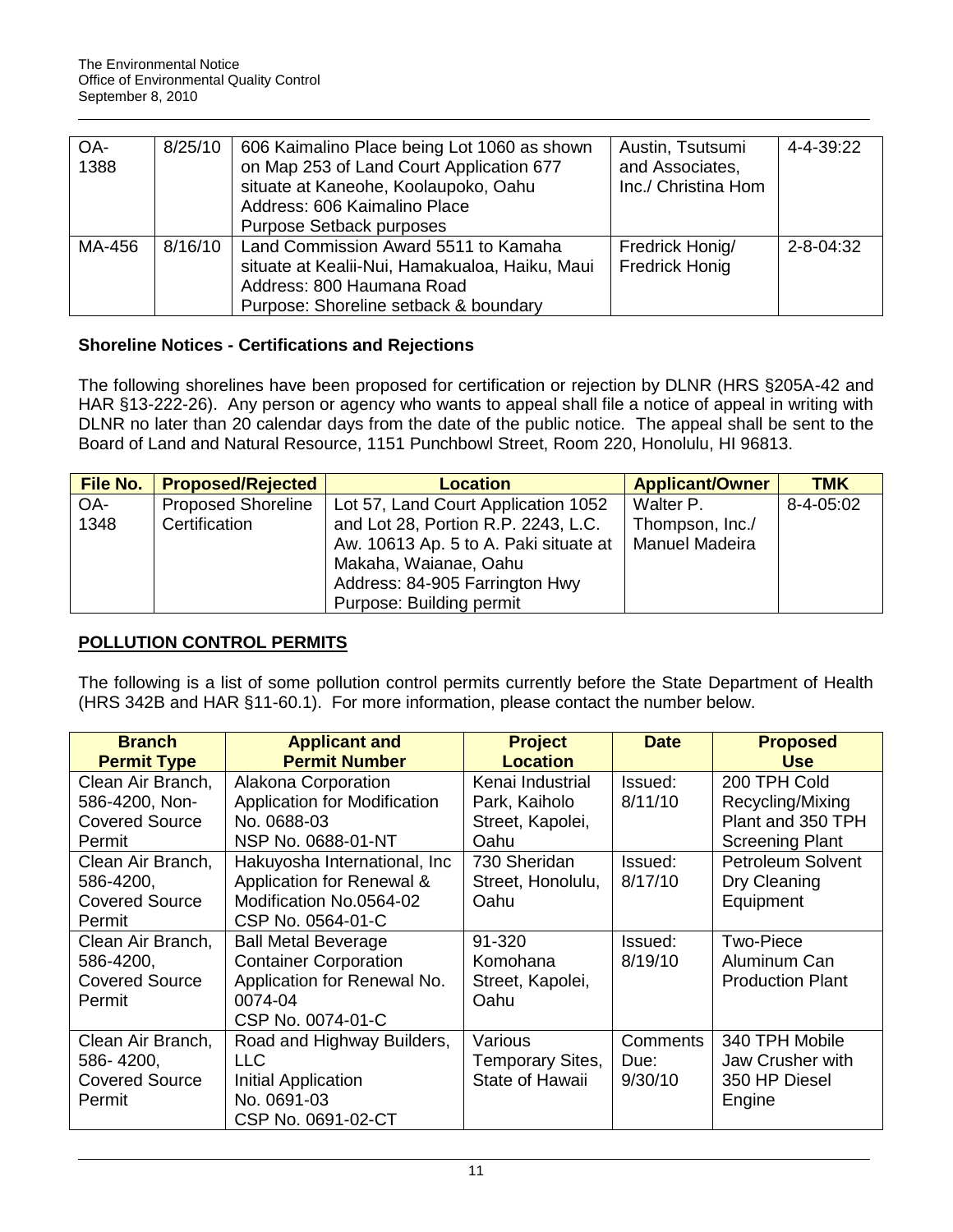# **FEDERAL NOTICES**

## **Enhancements of Modular Military Operations in Urban Terrain Facilities, Marine Corps Training Area Bellows, Oahu, Environmental Assessment**

The USMC requires training facilities that provide realistic training for military missions. Marine Corps Base (MCB) Hawaii proposes to develop enhancements to existing military operations in urban terrain (MOUT) facilities at Marine Corps Training Area Bellows (MCTAB), Oahu. The MOUT facility enhancements include modular structures, instrumentation, and construction to improve training realism and support training scenarios not currently supported by the facility or other similar facilities in Hawaii. The enhanced facility would be used to train combat and combat support units in state-of-the-art urban operations.

This environmental assessment analyzed in detail the potential environmental consequences of the proposed action and no-action alternative on water quality, coastal and reef systems, floodplains, geology and soils, water quality, flora, fauna and cultural resources. Some issues would not be affected by the proposed action and were eliminated from detailed analysis. They include air quality, wetlands, floodplains, wildland fire, coastal and marine components, socioeconomics and environmental justice, human health and safety, noise, and land use. Findings indicated that the proposed action would not adversely impact to a significant level any variable of environmental concern. No significant cumulative impacts are anticipated from the proposed action in conjunction with other past, present, or reasonably foreseeable actions.

The proposed project was categorized by MCBH as de minimis in accordance with Coastal Zone Management Act Federal Consistency Regulations. MCB Hawaii has considered the impacts of the Proposed Action and alternatives on the following federally-listed species: Hawaiian stilt, Hawaiian duck, Hawaiian coot, and Hawaiian gallinule and found no significant effects. In accordance with Section 106 of the National Historic Preservation Act, MCB Hawaii completed a consultation with the Hawaii State Historic Preservation Officer, who concurred with the MCB Hawaii determination of no adverse effects to two known sites and National Register of Historic Places-eligible aircraft revetments. The EA and FONSI addressing this action are on file and interested parties may obtain a copy from: Commanding Offices, Box 6302 (Environmental), MCB Hawaii Kaneohe Bay, HI 96863-3062. Attn: Ronald Yamada, (808) 257-0480. A limited number of copies are available to fill single copy requests.

## **Demolition of the Hawaii Fruit Fly Production Facility (NEPA Environmental Assessment)**

The US Department of Agriculture (USA) Animal and Plant Health Inspection Service (APHIS) is proposing to demolish its Hawaii Fruit Fly Production Facility (HFFPF) which is located on land owned by the State in Waimanalo, Oahu. Facility deterioration, obsolescence, and inflexibility of design, would make the cost of renovating, modernizing, or repurposing the building prohibitive. Confirmed hazardous materials, including lead based paint and asbestos containing material would be managed in complete accordance with State regulations. It is anticipated that temporary and minor project related impacts would be limited to noise, dust, traffic, use of landfill space, use of non-renewable resources, utility infrastructure site topography, and natural resources (limited to temporary displacement of birds and small species resources). The projects is not expected to result in significant impacts to socioeconomic resources, water resources (e.g., wetlands, streams, lakes rivers, floodplains, groundwater), threatened and endangered species, and cultural resources. Demolition of the HFFPF, when assessed in consideration of other construction projects within Waimanalo, would likely result in cumulative impacts associated with traffic, site access, noise, utilities, and air quality. For more information contact Stuart H. Stein, Director, HFFPF, 259-8822.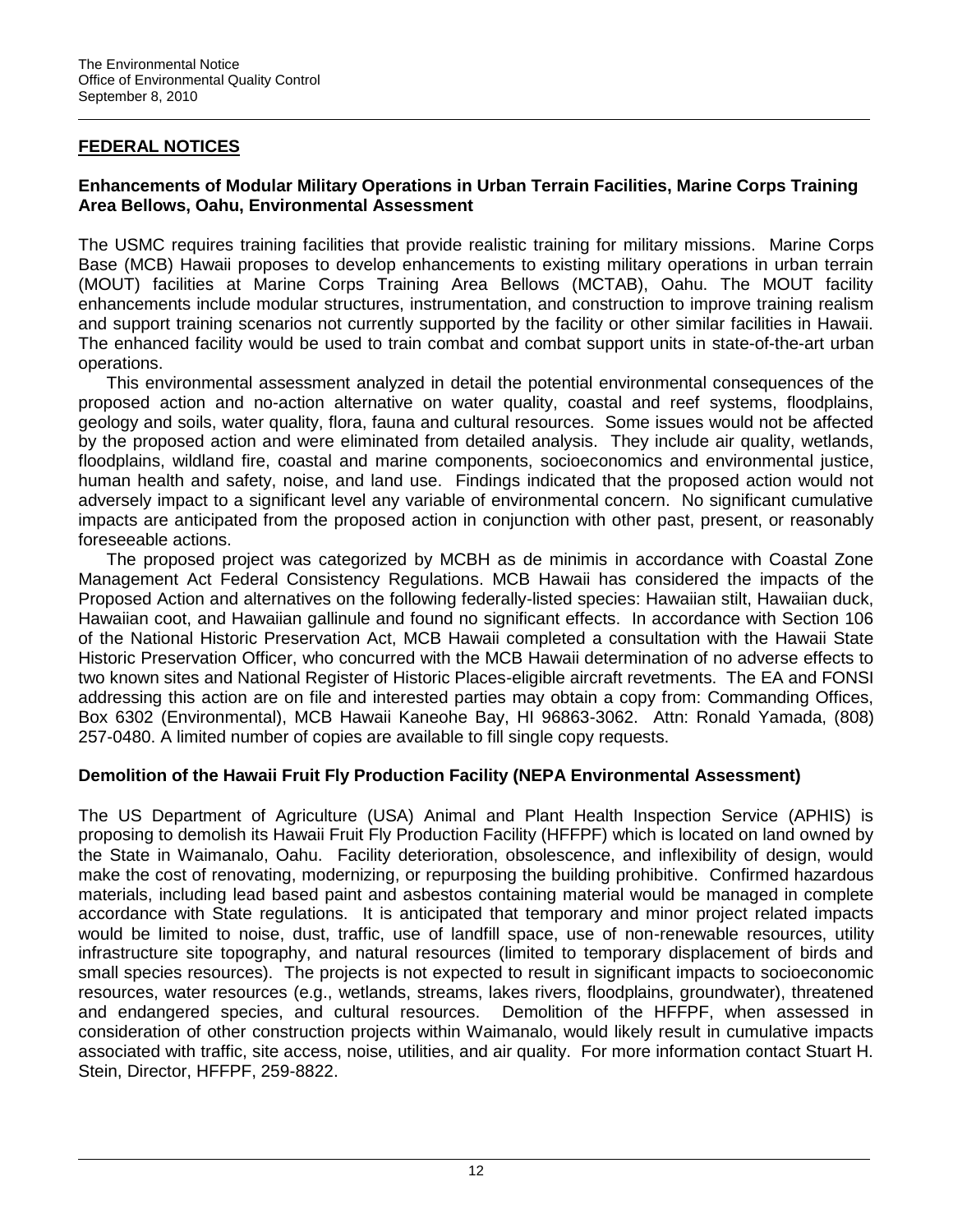# **[Hakalau Forest National Wildlife Refuge Comprehensive Conservation Plan and Environmental](http://www.fws.gov/hakalauforest/planning.html)  [Assessment](http://www.fws.gov/hakalauforest/planning.html)**

Hakalau Forest National Wildlife Refuge has developed a Draft Comprehensive Conservation Plan and Environmental Assessment (Draft CCP/EA) for public review and comments. The public comment period for the Draft CCP/EA begins August 16, 2010 and ends September 15, 2010. (August 16, 2010). The draft plan provides the vision, goals, objectives, and strategies for management activities on Hakalau Forest National Wildlife Refuge. The refuge was established in 1985 to protect endangered forest birds and their rainforest habitat. It consists of two units, the Hakalau Forest Unit on the windward slope of Mauna Kea and the Kona Forest Unit on the leeward slope of Mauna Loa. Both units support a diversity of native birds and plants rarely found in Hawai"i today.

Three alternatives are proposed in the draft document, including maintaining current management; increasing reforestation, restoration, and ungulate removal efforts; and placing less emphasis on invasive species control and rainforest habitat restoration, while increasing efforts to provide nene foraging habitats and wildlife-dependent recreation on the Hakalau Forest Unit. Based on public comments, one or a combination of the alternatives may be selected for implementation in the final plan.

Copies of the full document and/or a summary (planning update) can be obtained at the refuge administrative office or by calling 808-443-2300. Comments on the draft plan and environmental assessment may be made at the open house or by letter, fax, or email. All comments must be emailed or postmarked by September 15, 2010 to be considered. Comments may be sent by email to: FW1PlanningComments@fws.gov (please put "Hakalau Forest NWR CCP" in the subject line); by mail to Jim Kraus, Project Leader, Big Island National Wildlife Refuge Complex, 60 Nowelo Street, Suite 100, Hilo, HI 96720; or by fax to 808.443.2304.

## **[Dock Structure Repair, Kalaupapa National Historical Park, Molokai, Environmental Assessment](http://parkplanning.nps.gov/kala)**

The National Park Service (NPS) is working on an environmental assessment (EA) for a project to repair the dock structures at Kalaupapa National Historical Park, in Molokai, Hawaii. The project would complete deferred maintenance on the dock structures only. Original project elements such as dredging and construction of a dolphin are no longer part of the project. There will soon be a 30-day public review on the EA; when available, it will be posted to [http://parkplanning.nps.gov/kala.](http://parkplanning.nps.gov/kala) A public meeting will be held on the project: Molokai Planning Commission Meeting, September 8, 2010, at 12:30 p.m., at the Mitchell Pauole Center, 90 Ainoa Street, Kaunakakai, Molokai. For more information or to make comments online, go to the above website or contact Steve Prokop, Superintendent, at 808-567-6802 ext 1100. Comments may also be mailed to: Superintendent, P.O. 2222, Kalaupapa, HI 96742.

## **[Pacific Missile Range Facility Intercept Test Support Environmental Assessment/Overseas](http://www.govsupport.us/navynepahawaii/pmrfitsea.aspx)  [Environmental Assessment](http://www.govsupport.us/navynepahawaii/pmrfitsea.aspx)**

On 26 August 2010, the Department of the Navy signed the Finding of No Significant Impact (FONSI) for the Pacific Missile Range Facility (PMRF) Intercept Test Support Environmental Assessment/Overseas Environmental Assessment (EA/OEA). The EA/OEA was prepared in order to update or enhance range capability in support of future intercept tests at PMRF, Kauai, HI. The updates at PMRF are needed to evaluate the operational effectiveness of the Ballistic Missile Defense (BMD) System against future threats in simulated hostile environments.

The enhancement includes the construction and modification of PMRF facilities to test new landbased interceptor systems, such as the Aegis BMD Ashore program, and the enhancement of current intercept test capabilities of PMRF. Implementation of the Proposed Action is needed because missile defense tests are becoming increasingly more complicated with multiple engagements, longer time of flight, intercepts at higher altitudes, and increased closing velocities. The ground hazard areas for these more complex tests would continue to be located within the current Restrictive Easement lease and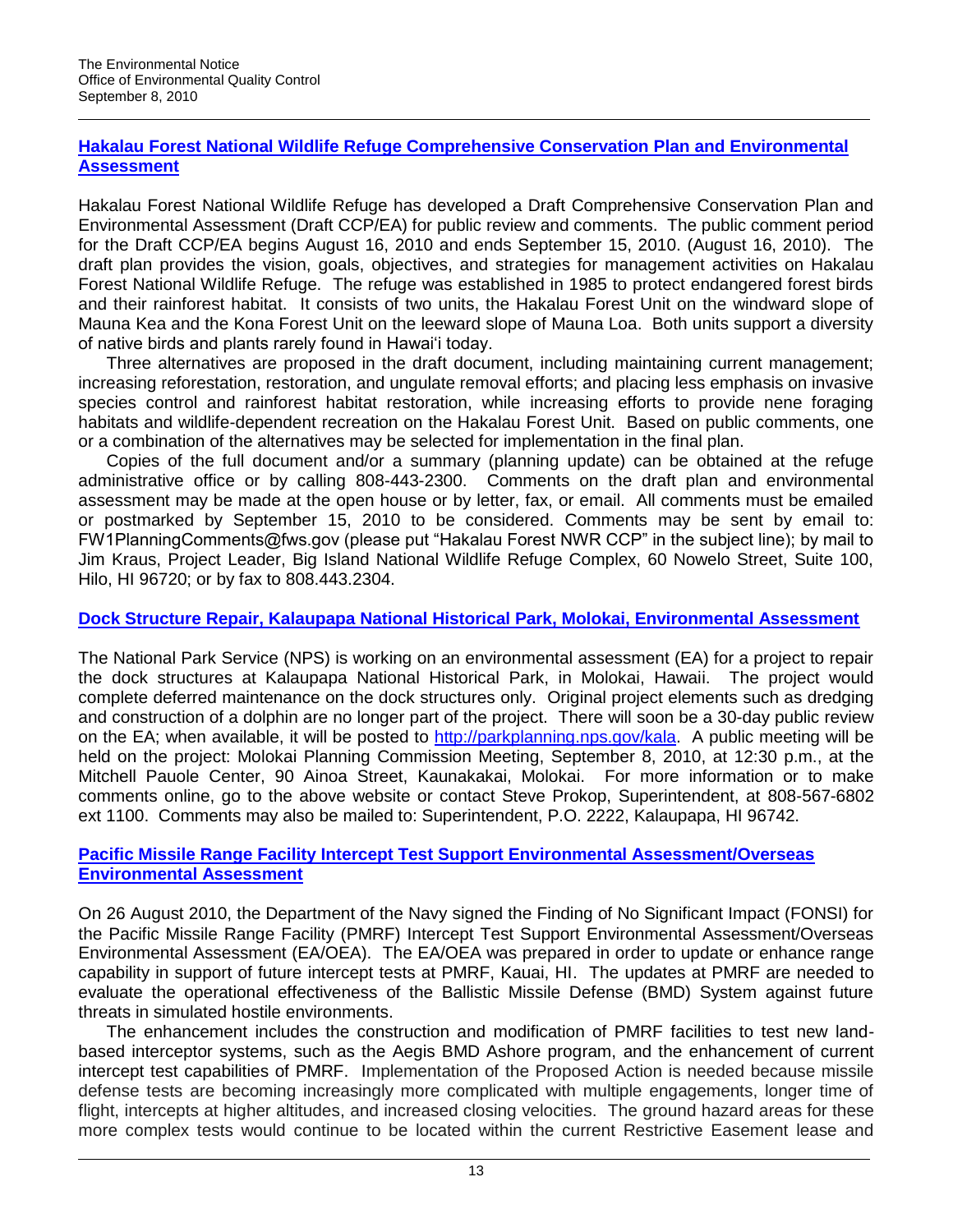limited to the current 30 closures per year. PMRF would continue to ensure the protection of the public through the application of standard range safety procedures and risk standards, including Range Commanders Council Standard 321. No significant impacts to the natural and human environment from the Proposed Action are expected.

PMRF would coordinate with the Federal Aviation Administration (FAA) during test planning to minimize any temporary effects to air traffic from proposed tests. The FAA would then advise PMRF on whether windows of opportunity were available to conduct the test in order to minimize or avoid impacts on air traffic.

Minor impacts expected at locations proposed for construction would include vegetation removal, soil disturbance, a potential for increased storm water runoff, increased short term noise during construction and operation, and utility relocations and extensions. Best management practices would be employed to reduce any potential adverse impacts.

Reasonable and prudent measures from the U.S. Fish and Wildlife Service section 7 consultation under the Endangered Species Act would be implemented to avoid and/or minimize potential impacts to seabirds from night lighting.

The Hawaii State Historic Preservation Division has concurred with the Navy's determination of no adverse effects. Hazardous materials and waste would continue to be handled in accordance with existing guidelines. The proposed activities are consistent to the maximum extent practicable with the enforceable policies of the Hawaii Coastal Zone Management Program.

No comments were received from the public or agencies during the 30-day comment period that required changes to the draft PMRF Intercept Test Support EA/OEA. An Environmental Impact Statement is not required. Thus the signed FONSI is being distributed to various individuals and agencies to include with their copy of the PMRF Intercept Test Support EA/OEA. The final FONSI and EA/OEA are available at:<http://www.govsupport.us/navynepahawaii/pmrfitsea.aspx> and at the following locations: Waimea Public Library, P.O. Box 397, Waimea, HI 96796; and the Hawaii State Library, Hawaii & Pacific Section Document Unit, 478 South King Street, Honolulu, HI 96813-2901.